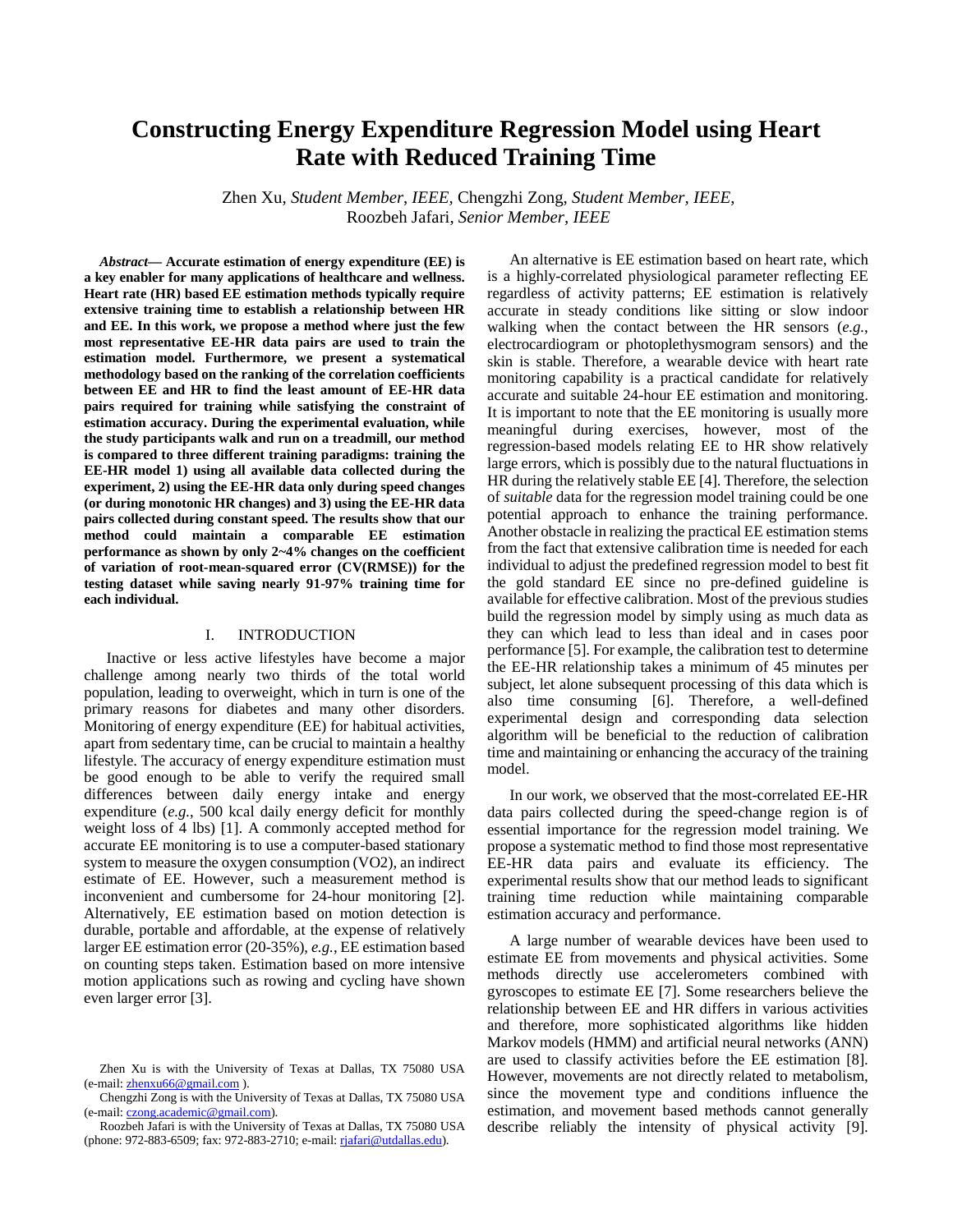Moreover, choosing the body locations for sensors placement to estimate EE is very important but challenging. For instance, a traditional waist-worn sensor is highly inaccurate for monitoring EE during riding a bicycle.

Research studies have also shown that HR monitoring is a feasible technique for estimating EE [10]. Furthermore, it has been proven that the linear relationship between HR and EE varies among subjects [11]. Some groups perform activity recognition over a pre-defined set of activities, and then apply combinational multi-dimensional regression method to predict EE based on the HR and acceleration [12]. For the best accuracy, individual laboratory training of the EE-HR relationship is necessary.

Our method has its roots in HR-based EE estimation, but focuses on data selection for the regression model training with an expectation of reducing as much training time as possible for each individual while maintaining a comparable estimation performance.

## II. METHODS

 HR data is mostly significant during speed changes as the EE varies. When the speed remains constant, the HR and EE remain relatively consistent. This will be illustrated later in this manuscript. Our method to select the most correlated EE-HR data pairs when the speed changes. This process can be divided into two steps. Firstly, we use accelerometer data to monitor the speed change time region and choose the corresponding EE-HR pairs. Secondly, most-correlated EE-HR data pairs are obtained by correlation-based segment ranking calculation on the previous selected data which will be described in Subsection III.B.

## *A. Detection of Speed abrupt Changing Samples*

Three-axis accelerometers can be used to monitor the speed changes by tracking the principal frequencies in the power spectral density of the accelerometer stream. Speed variations along with the HR changes are shown in Fig. 1. The monotonic change region of HR also reflects the abrupt speed transition but with a slightly wider time span due to the time taken for heart to adjust to the speed and activity intensity changes and the need to pump more blood. The time span corresponding to the speed changes for the regression is defined as the time interval centered on the sample where exact speed change happens, with a span of 10 seconds on both sides. This time duration is often somewhat short and is not very visible in Fig. 1 although they can be noticed with sufficient attention.

#### *B. Correlation-based Segment Ranking*

Within the time segments, where the running speed is changing, it is observed that the EE-HR pairs contribute differently to the regression model. The reason could be multi-fold. The first cause is short term physiological random fluctuation of EE and HR within these regions. Secondly, there are uncertainty and noise associated with EE and HR measurement devices. Finally, motion artifact during running will bring random distortion to the signal. Therefore, we applied an algorithm to automatically select EE-HR pair with the best correlation and with an expectation that those

well-selected training data will lead to superior performance while reducing the training time.

At first, we divided all EE-HR data pairs inside these areas into different segments. After we evaluated each segment based on the Pearson product-moment correlation coefficient between HR and EE, as shown in (1):

$$
\rho_{X,Y}^i = \frac{E[(X^i - \mu_X^i)(Y^i - \mu_Y^i)]}{\sigma_X^i \sigma_Y^i}
$$
(1)

where  $X^i$  and  $Y^i$  are HR and EE samples acquired from chest worn ECG and integrated metabolic system (gold standard) in the *i*<sup>th</sup> segment,  $\mu_X^i$ ,  $\mu_Y^i$  and  $\sigma_X^i$ ,  $\sigma_Y^i$  are the mean and standard deviation of  $X^i$  and  $Y^i$ , respectively and the resultant  $\rho_{X,Y}^i$  is in the range of [-1,1].

Secondly, the correlation coefficients for all the segments are ranked in a descending order as shown in (2).

$$
Index = Rankingi(\rho_{X,Y}^{i})
$$
 (2)

The final data pairs are selected by thresholding as shown in (3).

$$
Index_{selected} = {\rho_{X,Y}}_{Index}^{i} > Threshold \qquad (3)
$$

Thereafter, those selected points specified by *Index*<sub>selected</sub> could be used for training the linear regression model as in (4).



Figure 1. HR (BPM) over time and 3 speed segments detected for subjects A, B, C, D

# III. EXPERIMENTS

#### *A. Lab Test Description*

The ground truth EE was measured using Parvo Medics' TrueOne system together with a Cardiac Science TM65 treadmill. The accuracy is  $0.1\%$  for  $0-10\%$  CO<sub>2</sub>. Gas flow was measured by a Rudolph heated pneumotach.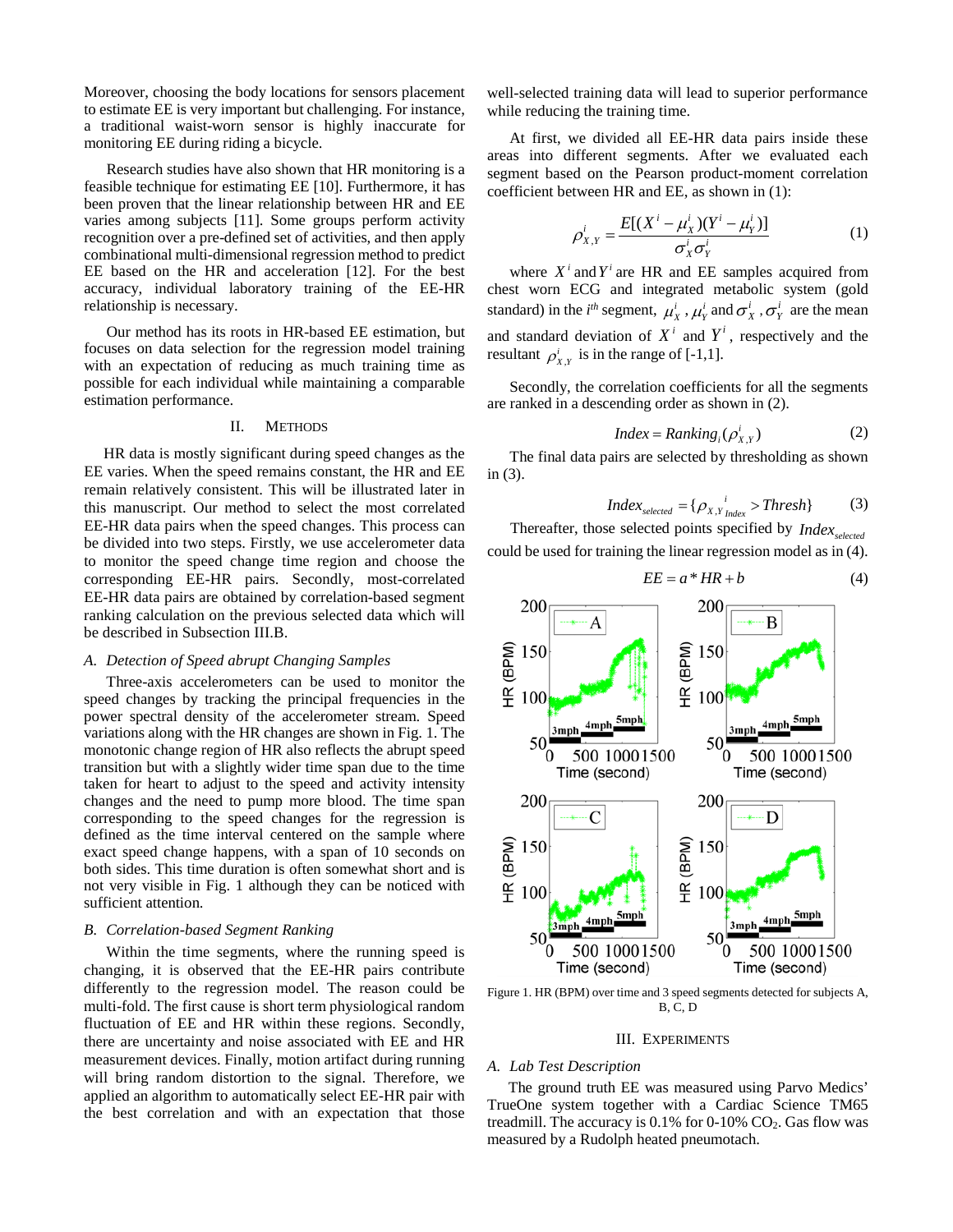The lab, during our experiment, was kept at constant room temperature (21°C). HR was measured using a Polar chest belt. Additionally, one 3-axis accelerometer sensor was attached to the wrist of subjects to monitor the running speed.

## *B. Test Protocols*

The treadmill test was manually controlled. We collected data for each of the four subjects, at speeds of 3 mph, 4 mph and 5 mph. The duration of data collection session for each of the three speeds was 7 minutes. The switching time between two consecutive speeds was 2 seconds.

## *C. Subjects Characteristics*

Four healthy male subjects were selected for the purpose of our test. The subjects had different heights and weights. Their physical characteristics are listed in Table I.

| <b>Subject</b> | Age | Height (in) | Weight (lb) |  |
|----------------|-----|-------------|-------------|--|
|                | 22  | 76          | 195         |  |
| В              | 23  | 64          | 148         |  |
| ⊂              | 25  | 71          | 175         |  |
|                | 25  | 72          | 207         |  |

TABLE I. CHARACTERISTICS OF SUBJECTS

 The Institutional Review Board at University of Texas at Arlington approved the study, and all subjects signed informed consent forms.

#### IV. RESULTS AND DISCUSSIONS

With all the training data points (EE-HR pairs) used as input, a linear regression model is obtained for each subject. Fig. 2 clearly demonstrates a linear relationship exists between EE and HR for all the subjects, across all three running speeds. We put all the training and testing data together for each subject.



Figure 2. Illustration of the linear relationship between EE and HR for 4 subjects

For training the regression model, four different cases are considered: Case 1) using all EE-HR data pairs regardless of running speed, Case 2) all EE-HR data pairs during constant running speeds, Case 3) all EE-HR data pairs during speed changes and Case 4 (our method) ) the selected EE-HR data pairs by our proposed correlation based method.

By implementing our correlation coefficient based ranking method for all the segments of EE-HR data pairs during speed changes, we performed a simple test to validate that merely a few most-correlated EE-HR data pairs are sufficient to construct an accurate regression model, which is shown in Fig. 3. The figure shows that the RMSE of the regression model begins to stabilize after adding a few data pairs. The RMSE is calculated using the test data. The total number of samples considered is the number of EE-HR pairs during the transitional regions (speed changes). The number of pairs is directly sampled in the transition region when we experience speed changes as shown in Fig. 1 with the number of samples ranging from 44-60 for each subject. In a practical application, the threshold on the correlation coefficient could be decided based on trial and error to determine the most-correlated EE-HR data pairs.



Figure 3. RMSE on the testing dataset over increasing training sample size-correlated EE-HR data pairs on 4 subjects

For each subject, Fig. 4 shows the two regression models constructed using all EE-HR data pairs and using only our selected EE-HR data pairs, respectively.

For all subjects, the raw EE-HR pairs are very noisy with a large deviation. The regression results with our selected EE-HR pair data agrees well with the results for all EE-HR data pairs while showing a minor deviation.